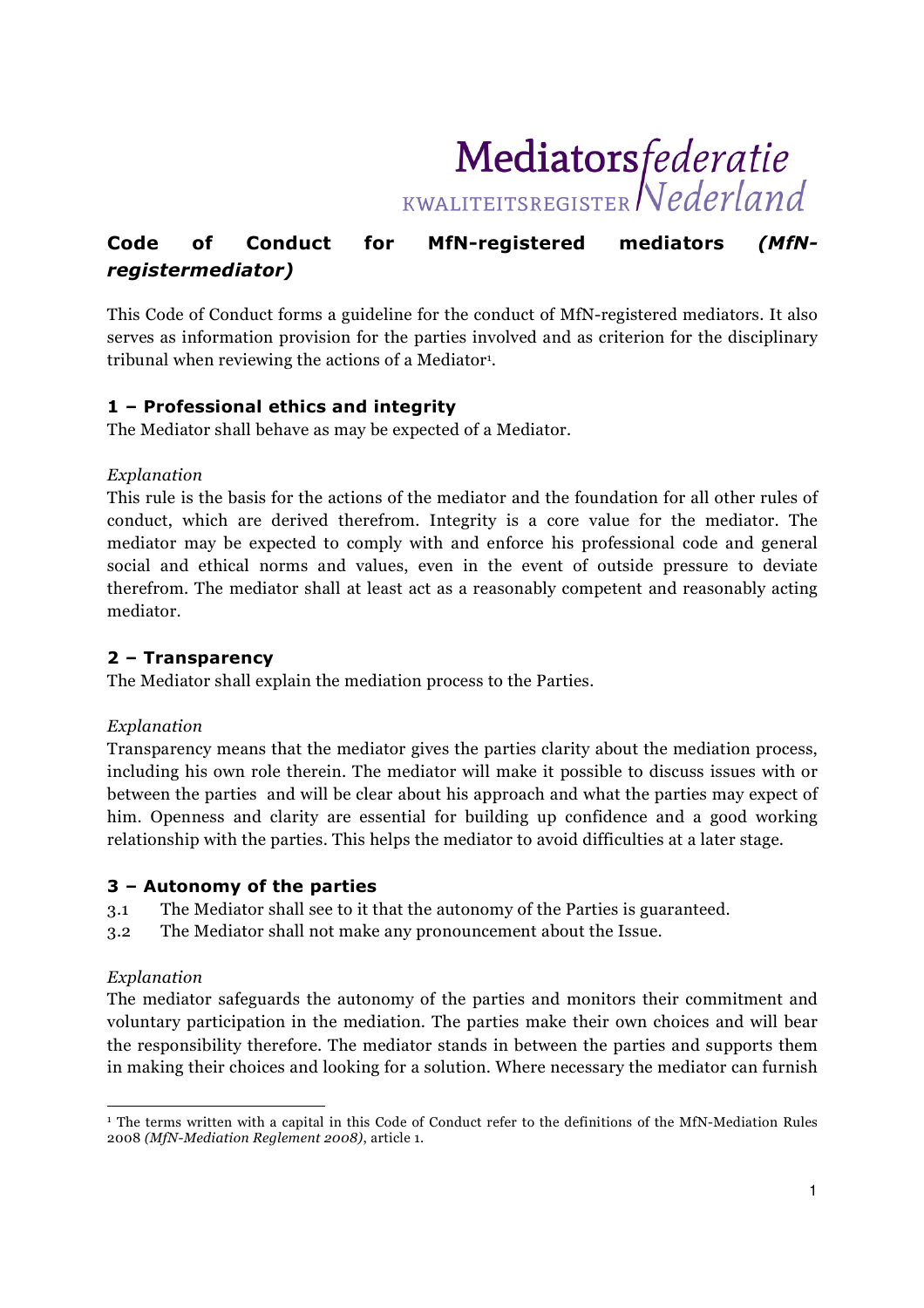# Mediators federatie

the parties with information, so that they can form a considered picture and determine their position.

The mediator will not make any determination regarding the issue or a part thereof. He will thus not make a decision on the content of the conflict between the parties. The mediator will also be reserved in giving his opinion or giving advice on what a party should or should not do. An opinion or advice is

generally not free of free of norms and values and unbiased and is difficult to reconcile with the autonomy of the parties and the neutral role of the mediator. If necessary the mediator will inform the parties of the option of consulting external advisers or experts during the mediation.

In the event the mediator, on the explicit request of all parties, does make a determination, binding or otherwise, he will have to clearly distance himself from his role as mediator. It must be clear for the parties in what capacity he is acting. If possible the mediator will lay down this change in roles in writing.

# **4 – Independence**

- 4.1 The Mediator shall take an independent position. He has no interest which could affect his impartiality.
- 4.2 If the Mediator cannot supervise the Issue in an independent manner, he shall not accept the assignment or he shall withdraw.

# *Explanation*

A mediator who has an interest in the mediation which affects or could affect his independence, will not accept his appointment. This interest could be a personal or commercial relationship which the mediator or one of his colleagues has or has had with the parties or with one of them, or in the outcome of the mediation. He must also be aware of the possible appearance of dependence and act accordingly. The mediator will clarify his position to the parties if his independence is or could be a matter of discussion. He will then ask the parties whether they wish to continue with him on this basis. The mediator will see to it that he safeguards his independence both during and after the mediation. He will withdraw, if necessary.

# **5 – Impartiality**

- 5.1 The Mediator represents the interests of all the Parties. He is impartial and acts without prejudice.
- 5.2 If the Mediator cannot supervise the Issue in an impartial manner, he shall not accept the assignment or he shall withdraw.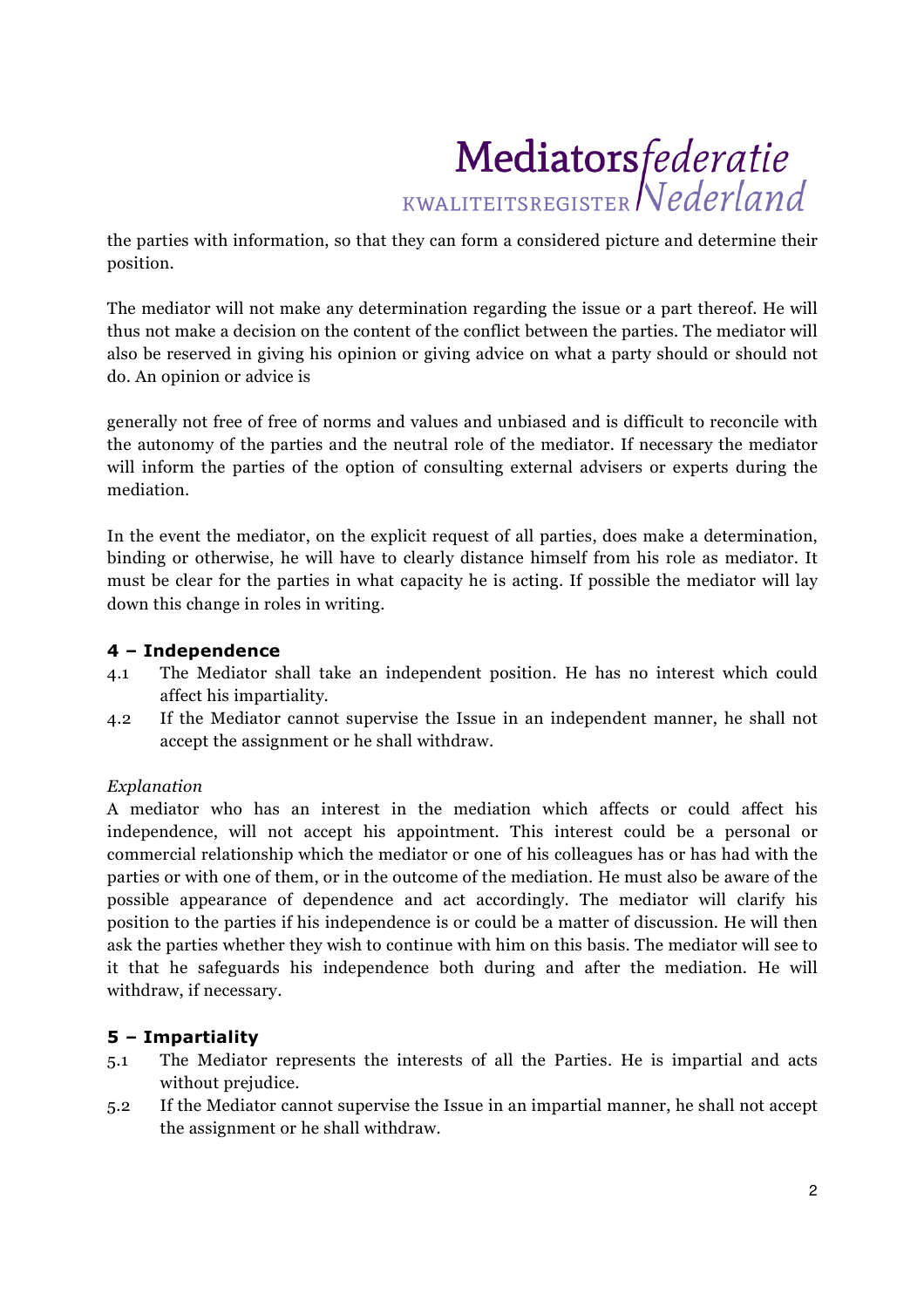# Mediatorsfederatie KWALITEITSREGISTER Nederland

#### *Explanation*

A mediator is characterised by his neutral, impartial role. The mediator is there for all the parties. He has a confidential position with regard to each of them. In neither word nor deed shall a mediator indicate a preference for or disapproval of (one of) the parties and he will act without prejudice with regard to the parties. The confidence of the parties that the mediator is impartial, is essential for the quality of the mediation process.

The mediator will only act in respect of issues in which he can retain his impartiality. He will endeavour to ensure that his impartiality is not affected by prejudice based on such things as personal characteristics, position, religion or background or by an opinion on positions or interests introduced by the parties.

The mediator may be expected to critically review his own actions and continually monitor his neutral, impartial position. If it is impossible for the mediator to monitor the mediation in an impartial manner, he will withdraw.

#### **6 – Confidentiality**

- 6.1 The Mediator shall safeguard the confidentiality of the Mediation.
- 6.2 The Mediator has a duty of confidentiality.
- 6.3 The duty of confidentiality continues after the termination of the Mediation.

#### *Explanation*

The basic principle is that all verbal and written exchanges during mediation are confidential. This information may not be used outside of the mediation during or after the end of the mediation, unless the parties have made explicit deviating agreements with each other and the mediator in this respect, for example if feedback is necessary for the progress of the mediation. Information which was already public or known before the mediation is not covered by the duty of confidentiality. The duty of confidentiality applies to all parties involved in the mediation process and to the mediator in particular as the party with primary responsibility for guaranteeing confidentiality.

The mediator has a duty of confidentiality with regard to everything that comes to his attention in his capacity as mediator with the parties and their advisers, both in a plenary session and individually. His duty of confidentiality also applies to exploratory discussions with the parties before a mediation agreement has been made with them. Feedback of information by the mediator to referring parties or principals which goes further than notice of termination of the mediation, will only be effected in consultation with and with the consent of all parties.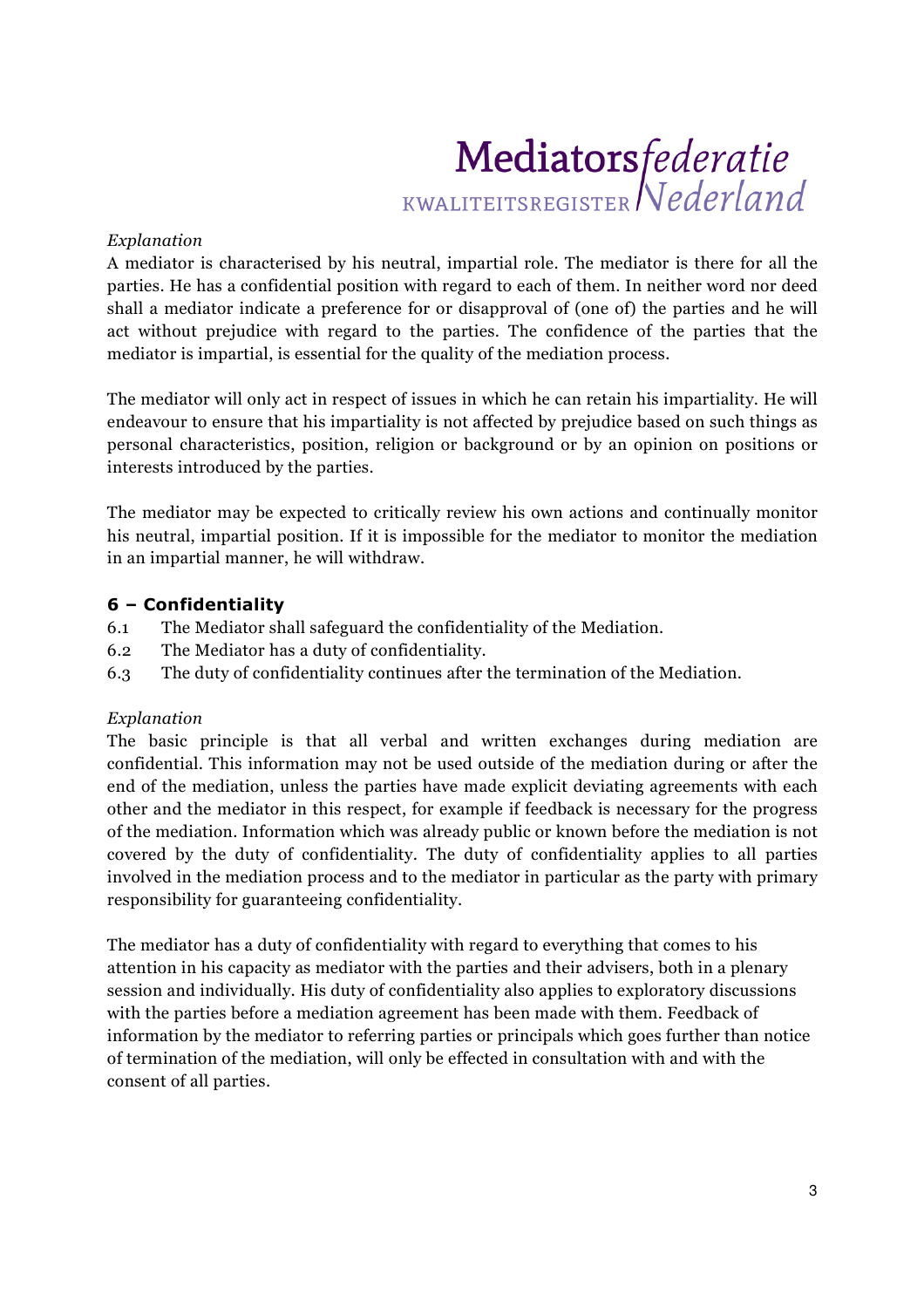# Mediators federatie

The mediator's duty of confidentiality lapses insofar as the mediator must do so to defend himself in legal proceedings, including complaint or disciplinary procedures.

There are a few exceptions to the mediator's duty of confidentiality which can be found in the MfN-Mediation Rules 2008.

# **7 – Competency**

The Mediator shall only accept a Mediation if he possesses the necessary qualities for the Mediation to run smoothly.

#### *Explanation*

A mediator may be expected to possess the knowledge, skills, professional attitude and the personal qualities which are necessary to safeguard the smooth progress of the mediation. If this is not the case or it is not sufficiently the case, he will not accept the mediation. Should the mediator already have accepted the mediation, he will withdraw.

The mediator is expected to have knowledge of communication and conflict resolution, negotiating concepts and intervention techniques. The expected knowledge can also encompass substantive expertise in the area of the conflict if the parties have precisely appointed the mediator with that in mind. The skills which may be expected of the mediator are, for example, intervention techniques geared to improving the communication between the parties, clarifying the problem and the related emotions and interests and supervising the negotiations between the parties. The mediator possesses more technical skills, such as discussing and making a mediation agreement and recording agreements in a settlement agreement.

The essence of the professional attitude is that the mediator has integrity and is reliable, carries out his work to the best of his ability and is willing to follow continual schooling and to develop further as mediator. Personal qualities are essential for the mediator. The mediator may be expected to be balanced, flexible, empathic and decisive and that he operates well in a context in which pressure and conflicting interests play an undeniable role.

# **8 – Working method**

8.1 The Mediator is responsible for the mediation process and shall monitor the course thereof.

- 8.2 Prior to the Mediation, the Mediator shall make a written Mediation Agreement with all Parties which shall at least lay down the duty of confidentiality and the fact that the Mediation is voluntary.
- 8.3 The Mediator shall not involve any third parties in the Mediation, subject to consent of the Parties.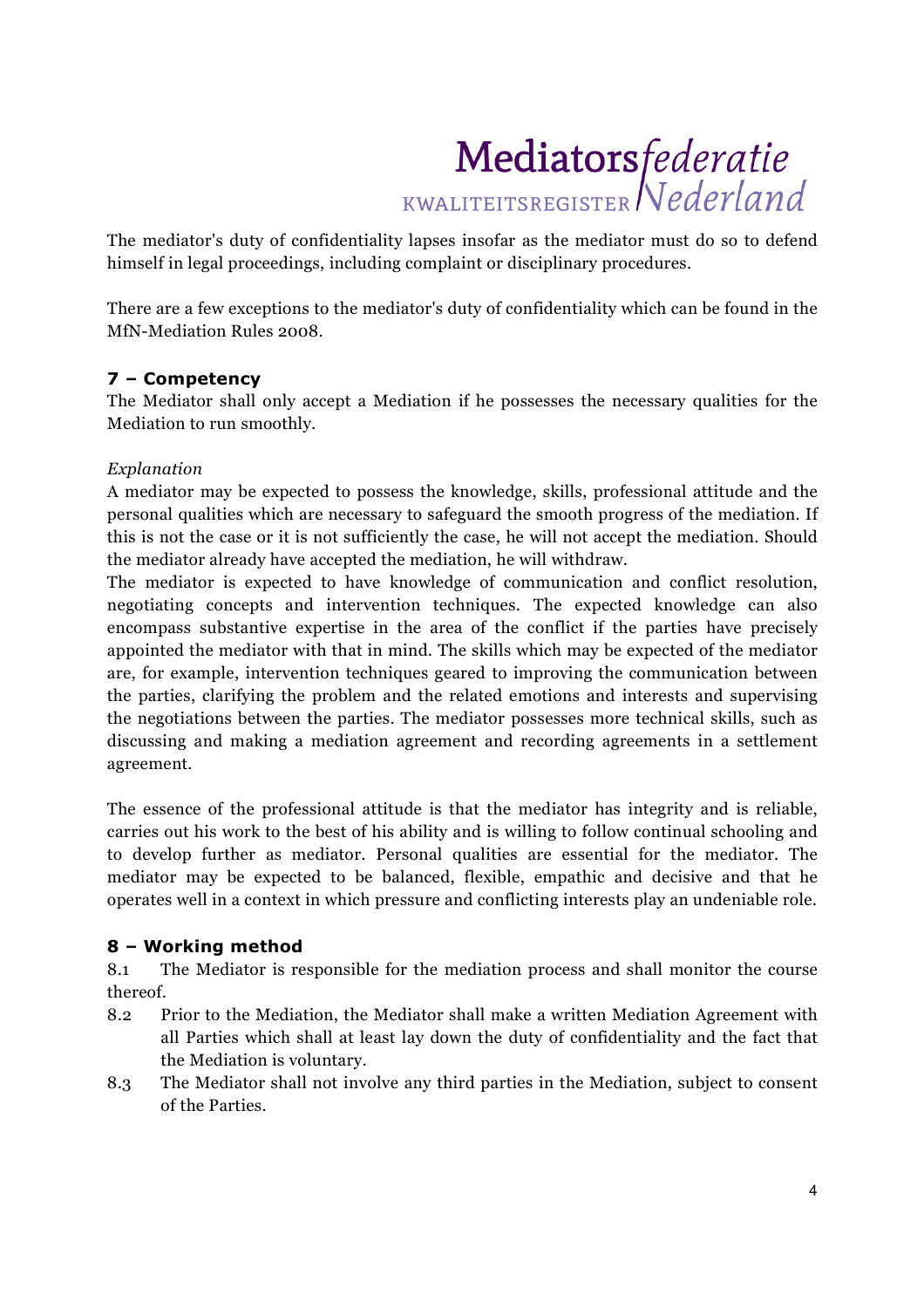# Mediatorsfederatie KWALITEITSREGISTER Nederland

#### *Explanation*

The essence of the mediator's task is to monitor the mediation process. The mediator will handle the mediation with the necessary expedience and will make sufficient time available for the mediation. He will explain the mediation process, the contents of the mediation agreement and the Rules. The mediator verifies whether the parties understand what conditions and consequences are attached to the signing of the mediation agreement. The mediator will see to a balanced handling of the issue and will promote as much as possible that each party gets its turn in equal measure, has sufficient access to the necessary information and has the scope to consult financial, legal, psychological or other advisers if necessary.

The mediator is responsible for the contractual recording in the mediation agreement of the duty of confidentiality of the parties and the mediator himself. The parties have no statutory duty of confidentiality. The duty of confidentiality of the parties is primarily intended to promote that they can speak freely during the mediation discussions and that confidence can be built. The parties shall jointly determine the scope of the duty of confidentiality. They will evaluate whether it is necessary for the progress of the mediation which has taken place with certain persons outside of the mediation table consultation. The mediator will see to it that the scope of the duty of confidentiality is recorded.

The mediator will see to it that third parties engaged in the mediation sign a confidentiality agreement. The consent of the parties is not necessary for secretarial support of the mediator referred to in article 6.1 of the Rules.

# **9 – Rates and costs**

- 9.1 The Mediator shall agree his rates and the additional costs with the Parties in advance and shall record this agreement in the Mediation Agreement.
- 9.2 The Mediator is permitted to agree a fixed amount for the Mediation.
- 9.3 The Mediator shall provide a clear, orderly invoice.

#### *Explanation*

At the start of the mediation the mediator will make a clear agreement on his rates (or a fixed amount for the mediation) and possible additional costs. The mediator will agree with the parties who is to bear the costs of the mediation. The mediator will itemise his invoice in a clear manner. He will keep a record of his activities and present these if so requested, so that it becomes clear for the parties for which activities the party is being charged and what the costs are.